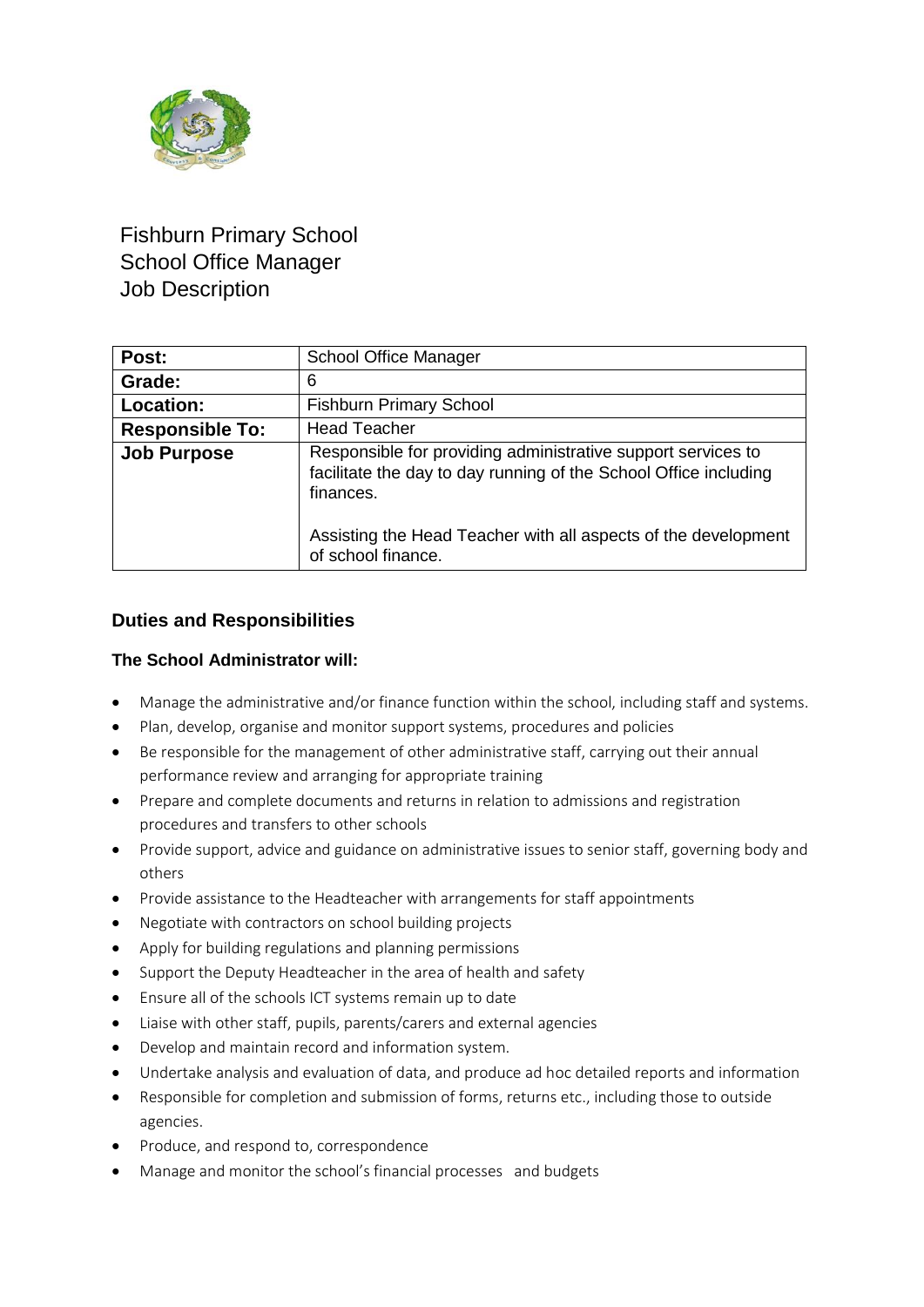- Manage service contracts, school licences and insurance
- Contribute to marketing and promotion of the school
- Manage lettings and the use of premises and associated income
- Arrange supply cover for absent staff
- Be the first point of contact for visitors and parents answering queries, resolving problems and making decisions where appropriate
- To attend any training courses relevant to the post, ensuring continuing, personal and professional development.
- Ability to present oneself as a role model to pupils in speech, dress, behaviour and attitude.
- Provide appropriate help throughout the day including break and lunchtime monitoring and pre/post school activities as necessary.

Provide pastoral care and support to sick and injured children taking appropriate action as necessary ensuring parents and school staff are fully informed of incidents and accidents. Maintain accident records as required.

The Post holder may undertake any other duties that are commensurate with the post. The post holder has common duties and responsibilities in the areas of:

Quality Assurance, Communication, Professional Practice, Health & Safety, General Management (where applicable), Financial Management (where applicable), Appraisal, Equality & Diversity, Confidentiality and Induction

#### **Health and Safety**

- Comply with the requirements of the Health and Safety at Work Regulations
- Take reasonable care for the Health and Safety of yourself and others
- Co-operate with the school in ensuring that Health and Safety responsibilities are carried out
- To perform duties in line with Health and Safety and COSHH regulations and take action where hazards are identified, report serious hazards immediately to Head Teacher or other nominated person.

#### **Knowledge and Skills**

Willingness to undertake training to enable the post holder to keep abreast of new office and administrative systems and to enable them to continue to develop personally and professionally.

#### **Supervision and Management**

The post holder will often be required to work without direct supervision.

#### **Key Contact and Relationships**

Daily contact with the Headteacher, staff, children and families. General contact with other school staff and suppliers.

#### **Safeguarding**

The school is committed to safeguarding and protecting the welfare of children and young people and expects that all staff share this commitment. An enhanced DBS check and other pre-appointment checks will need to be returned prior to commencement of employment.